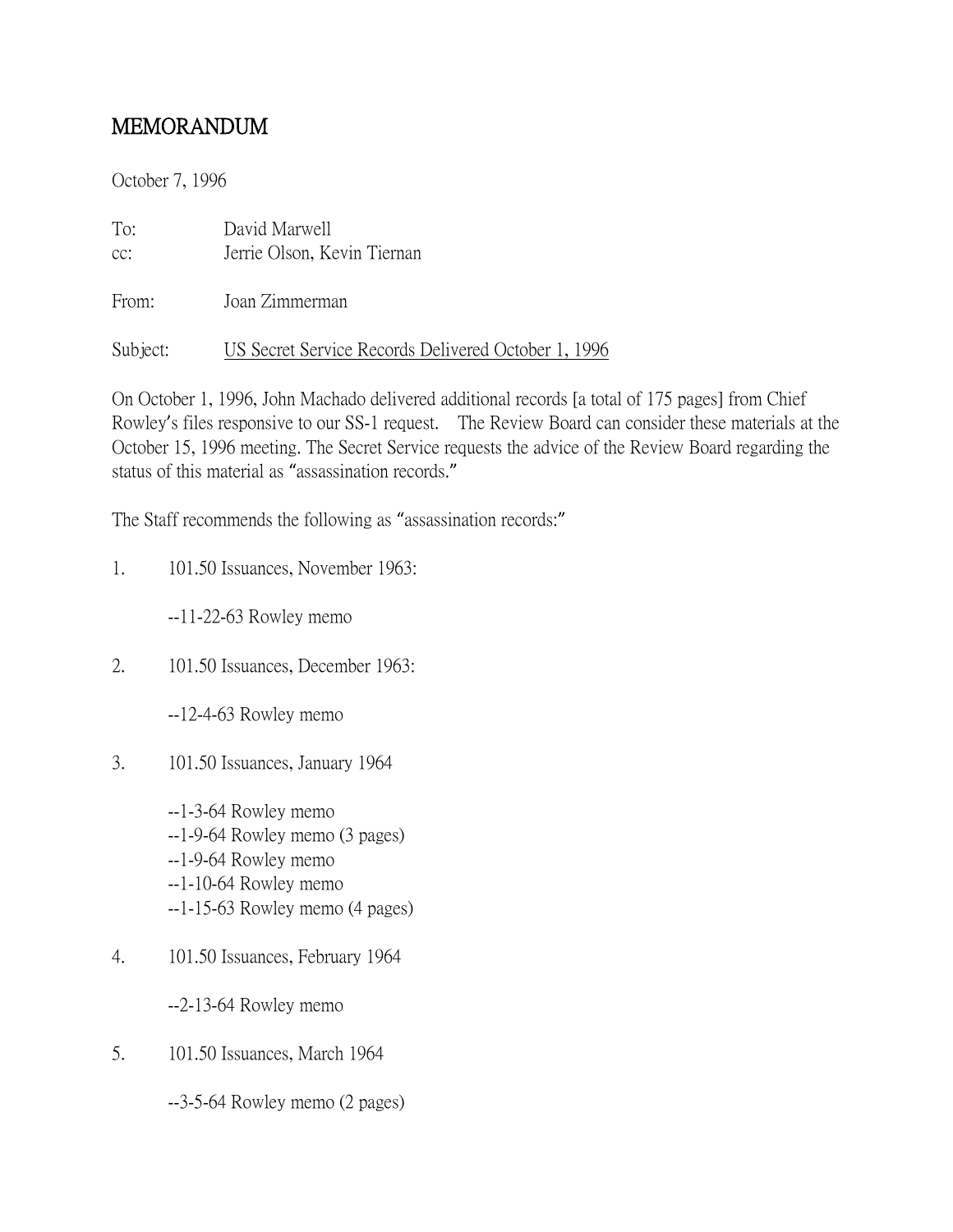--3-6-64 Rowley memo [523.3 section only] --3-9-64 Rowley memo --3-16-64 Rowley memo

6. 101.50 Issuances, April 1964

--4-7-64 Rowley memo --4-10-64 Rowley memo [3 pages] --4-15-64 Rowley memo --4-23-64 Rowley memo

7. 101.50 Issuances, May 1964

--5-6-64 Rowley memo [with sample sheet] --5-5-64 Rowley memo

8. 101.50 Issuances, June 1964

--6-18-64 Rowley memo (2 pages) --6-15-64 Rowley memo (2 pages)

9. 101.50 Issuances, July 1964

--7-24-64 Rowley memo --7-20-64 Rowley memo --7-14-64 Rowley memo

10. 101.50 Issuances, August 1964

--8-26-64 Rowley memo [with sample sheet]

11. 101.50 Issuances September 1964

--9-28-64 Rowley memo --9-25-64 Rowley memo (3 pages) --9-18-64 Rowley memo --9-17-64 Rowley memo (2 pages) --9-4-64 Rowley memo (2 pages) --9-4-64 Rowley memo [route survey]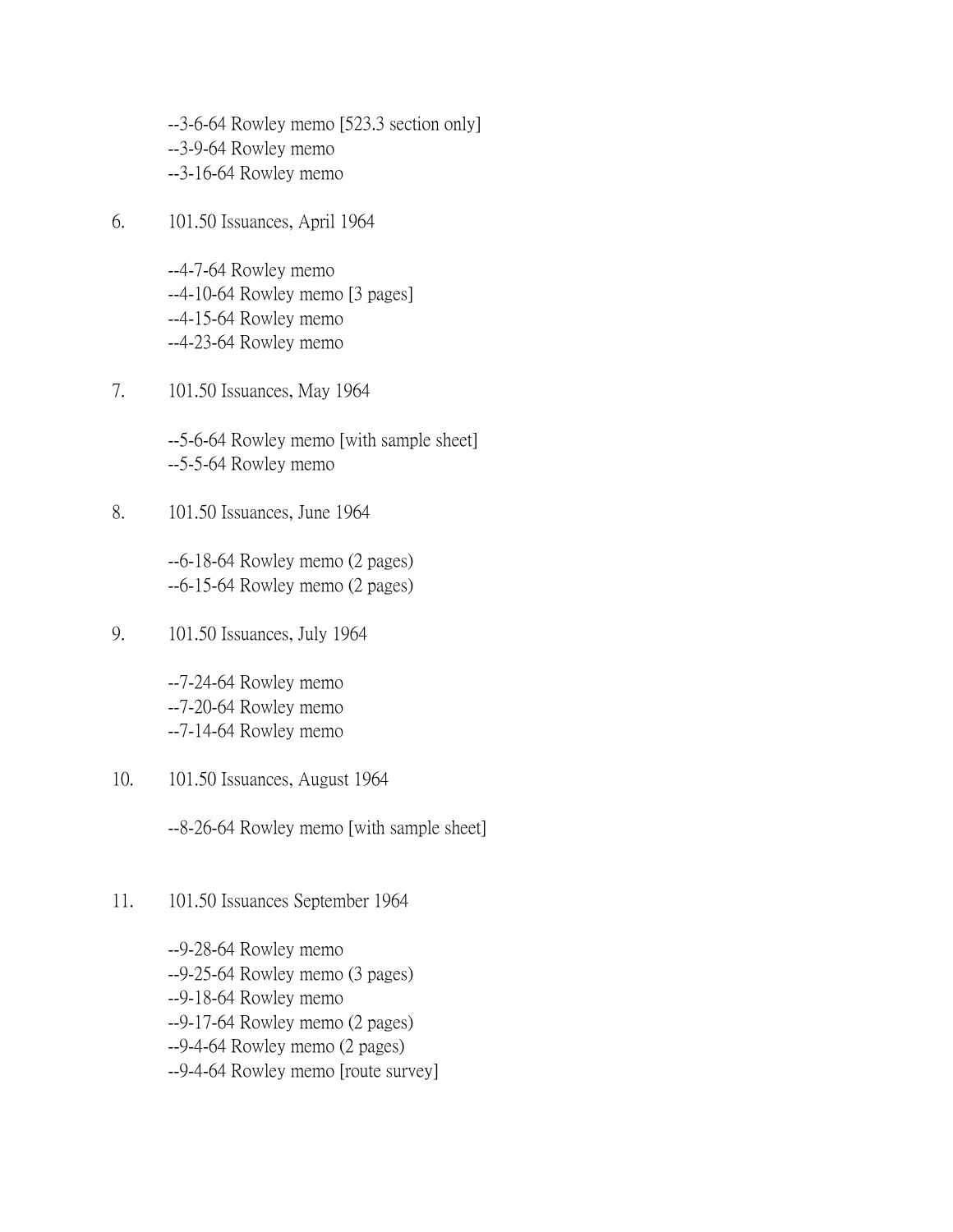12. 101.50 Issuances October 1964

--10-2-64 Rowley memo --9-29-64 Rowley memo (3 pages) --10-12-64 Rowley memo --10-12-64 Rowley memo (2 pages) --10-13-64 Rowley memo

13. 101.50 Issuances November 1964

--11-30-64 Rowley memo --11-20-64 Rowley memo (2 pages)

- 14. 101.50 Issuances December 1964
	- --12-21-64 Rowley memo (2 pages) [Inauguration] --12-21-64 Rowley memo (5 pages) [Briefings and Duty] --12-11-64 Rowley memo

The above records include memos on a variety of matters: public comments about the Warren Commission, FBI support, training, communications systems, emergency readiness, field coordination, disposition of property seized, manual revisions, recruiting, the Bolden case, local liaison, organized crime, disposition of information cards, and procedures for presidential protection. The records that are not assassination related did not include infomation related to these categories.